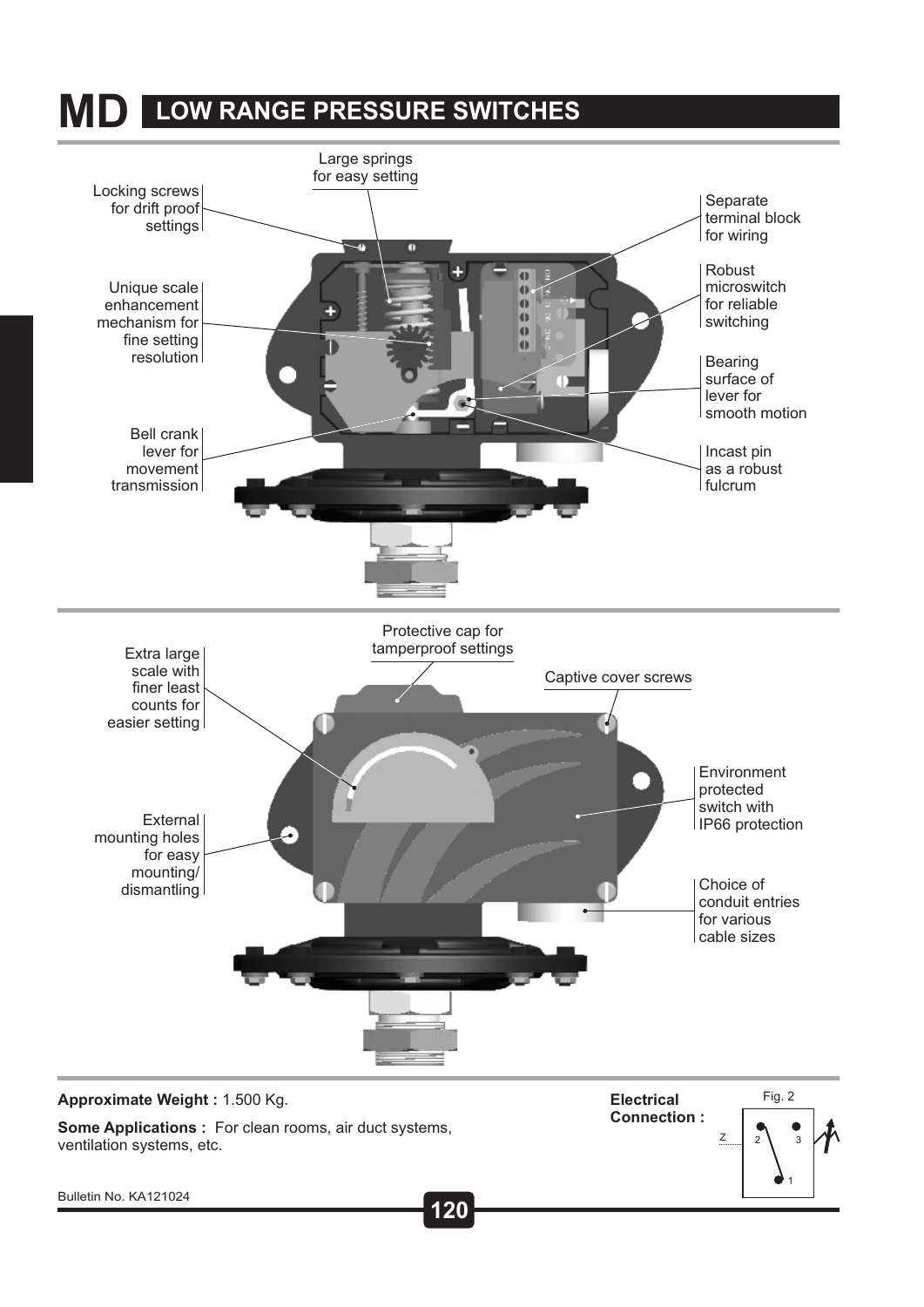# **MD LOW RANGE PRESSURE SWITCHES**







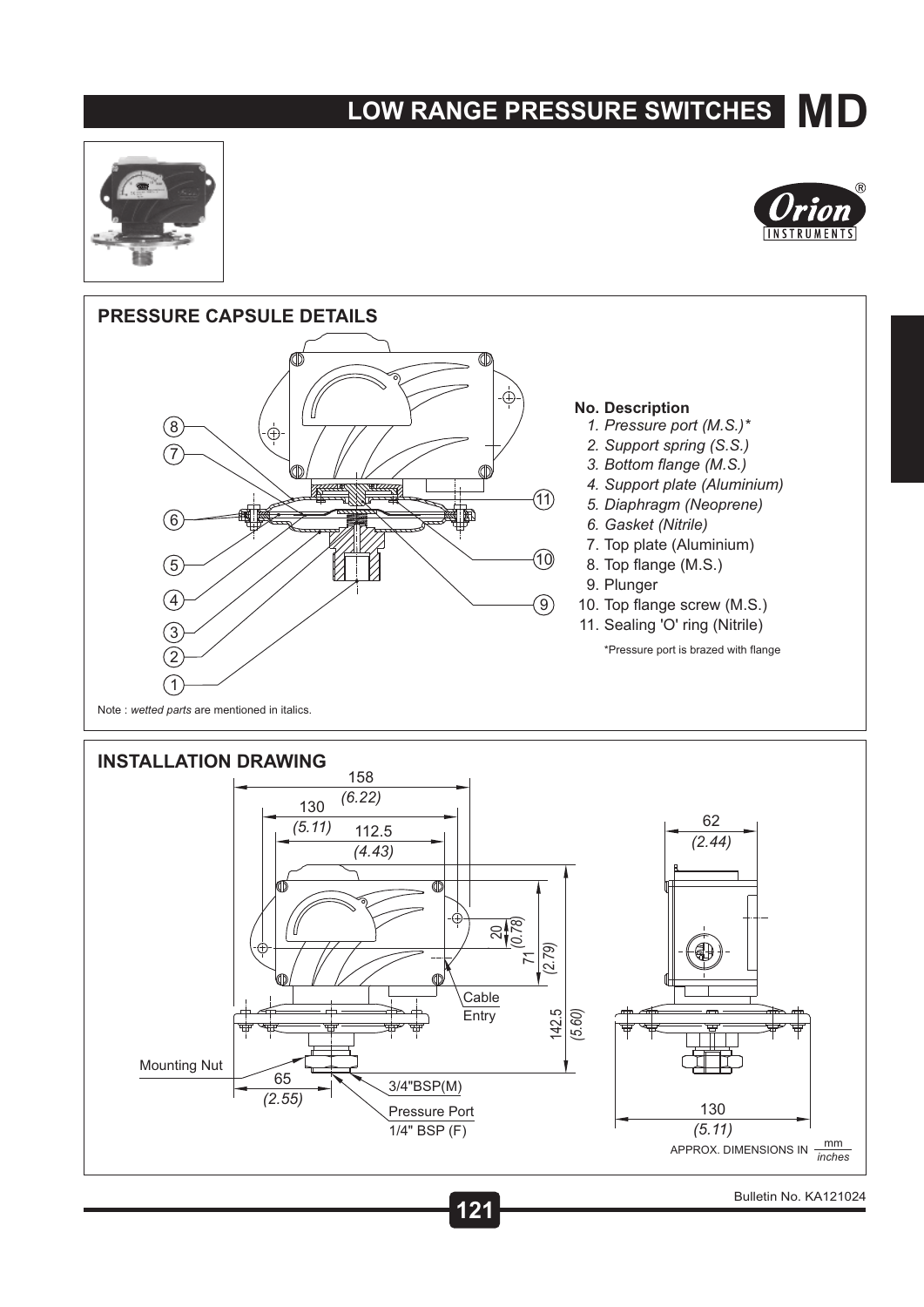## **MD LOW RANGE PRESSURE SWITCHES**

#### **RANGE SELECTION TABLE**

| <b>Range Code</b> | Range              | Differential* mbar ("wc)                                 | <b>Maximum Working</b> |
|-------------------|--------------------|----------------------------------------------------------|------------------------|
|                   | mbar ("wc)         | Approximate<br><b>Maximum</b><br>for "A1"<br>microswitch | Pressure bar (psi)     |
| L <sub>02</sub>   | $1.5 - 15.0$       | 3                                                        | 2                      |
|                   | $(0.602 - 6.021)$  | (1.204)                                                  | (29.00)                |
| L03               | $5.0 - 25.0$       | 5                                                        | $\overline{2}$         |
|                   | $(2.007 - 10.037)$ | (2.007)                                                  | (29.00)                |
| L <sub>05</sub>   | $10.0 - 50.0$      | 5                                                        | $\overline{2}$         |
|                   | $(4.015 - 20.073)$ | (2.007)                                                  | (29.00)                |
| L10               | $10.0 - 100.0$     | 10                                                       | $\overline{2}$         |
|                   | $(4.015 - 40.146)$ | (4.015)                                                  | (29.00)                |
| L15               | $10.0 - 150.0$     | 10                                                       | 2                      |
|                   | $(4.015 - 60.22)$  | (4.015)                                                  | (29.00)                |
| L25               | $20.0 - 250.0$     | 15                                                       | 2                      |
|                   | $(8.029 - 100.36)$ | (6.021)                                                  | (29.00)                |
| L35               | $50.0 - 350.0$     | 25                                                       | 2                      |
|                   | (20.073 - 140.52)  | (10.036)                                                 | (29.00)                |

\*Minimum differential increases with setpoint (Graphs available on request)

#### \* **Note :**

Microswitches A2 through A9 can be supplied in some ranges and differentials will vary with microswitch used. Please contact sales office for details. Please check availability of adjustable differential with sales office.